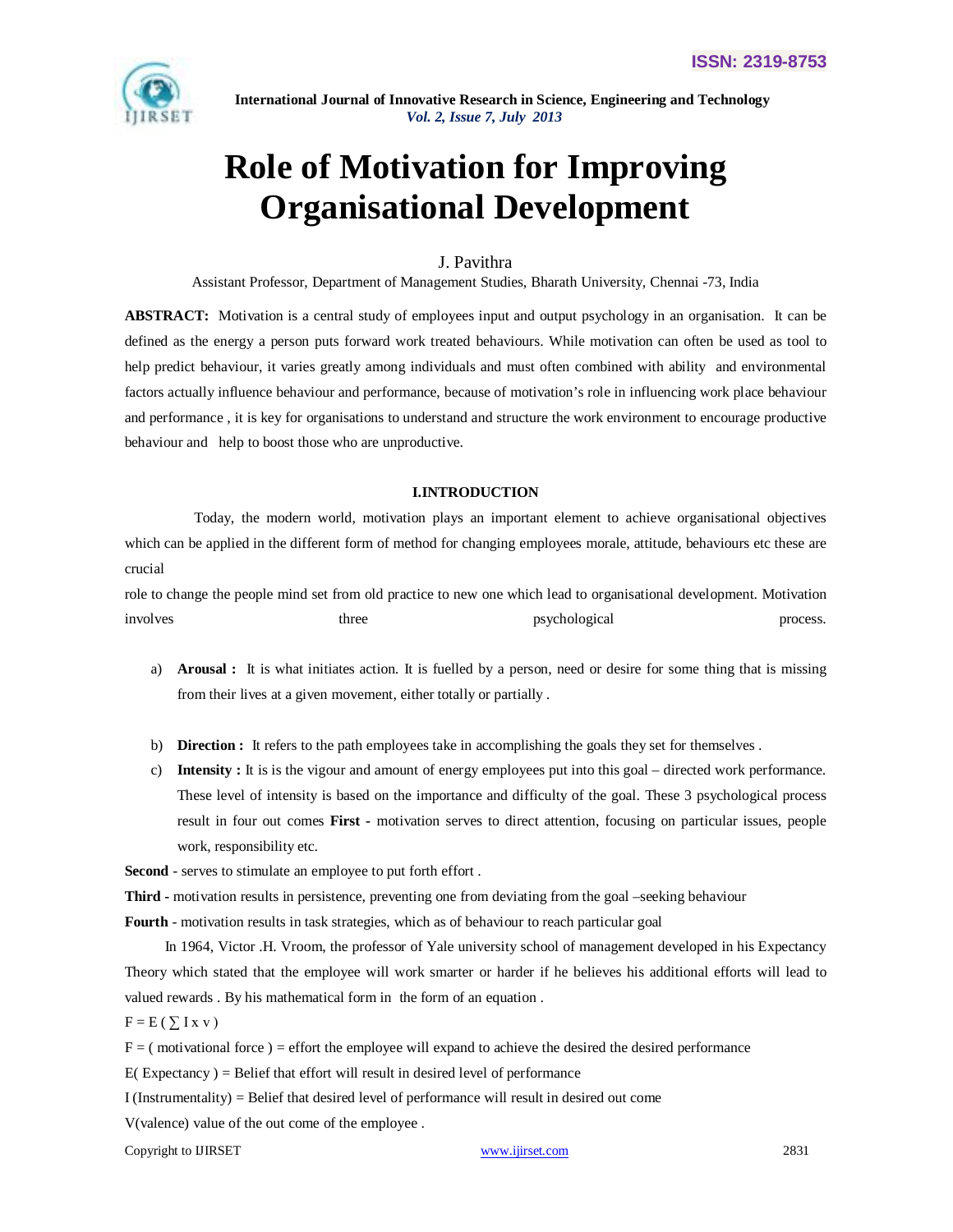

### **II.BEHAVIOURAL APPROACH MOTIVATION**

 The behavioural approach to work place motivation is known organisational behavioural motivation. This approach applies to promote employee behaviours towards development of organisation. An employees behaviour can also be shaped during the learning process if ideal behaviour are praised or rewarded. While frequent praise durning the learning process can be beneficial. Compensation and other reward programs provide behavioural reinforcement, if carefully crafted , can provide powerful incentives to employees . The system of punishment can negatively impact employee's perception of fairness in the work place . The motivation factors influences the level of challenges, the work itself, responsibility, recognition , advancement, Intrinsic interest , autonomy .The primary source of motivation involves in pay , job security, status working condition , fringe benefits, job polices and opportunities for creativity and relation with co-workers.

#### **III.APPLICATION OF MOTIVATION**

 Organisational rewarding system have a significant on employees level of motivation. Rewards can be either tangible or intangible. Various forms of pay, such as salary, commission, bonus, employees, ownership program and various type of profit or gain sharing program, are all important tangible rewards. While fringe benefits have a positive impact on attraction of retention which influences the employees directly on attraction and retention. Salaries play a crucial role in the tangible reward system. These are important factor in attracting new talent to an organisation as well as retaining talent. If the organisation paying top payments for their employees it shows the positive reputation in the job market.

 Employees can be guided to focus their attention and efforts on certain organisational goals. The goals that are reinforced through incentives pay should carefully considered to make sure they are in alignment with organisational objectives. The multiple rewards program can be introduced if conflicting to reach goals. Individual and team – based reward can be introduced to work for getting fruitful result.

 Importance forms of intangible rewards include, praise, recognition and rewards. Intangible rewards are ones from which an employee does not derive any material gain. Such rewards have greatest impact on behaviour and are closely tied to the performance. If an organisation wants to use praise or other tangible rewards effectively , praise should be offered by higher level of authority, Providing increased autonomy create trust in an employee and also decrease stress and improve job satisfaction . Since it may be hard for employee to achieve a similar level of trust in a new organisation, increased autonomy may also help to improve retention.

#### **Motivation through simplification of work:**

Reward -based systems are certainly the more common practice for attempting to influence motivation with an organisation, but some employees strive it simplify the work itself to be more conductive. There are multiple ways an organisation can leverage job design and simplification in method which increase motivation. The job should be provided intellectual stimulation, opportunity for creativity and greater discretion over work- related activities.

#### **Motivation creates job satisfaction:**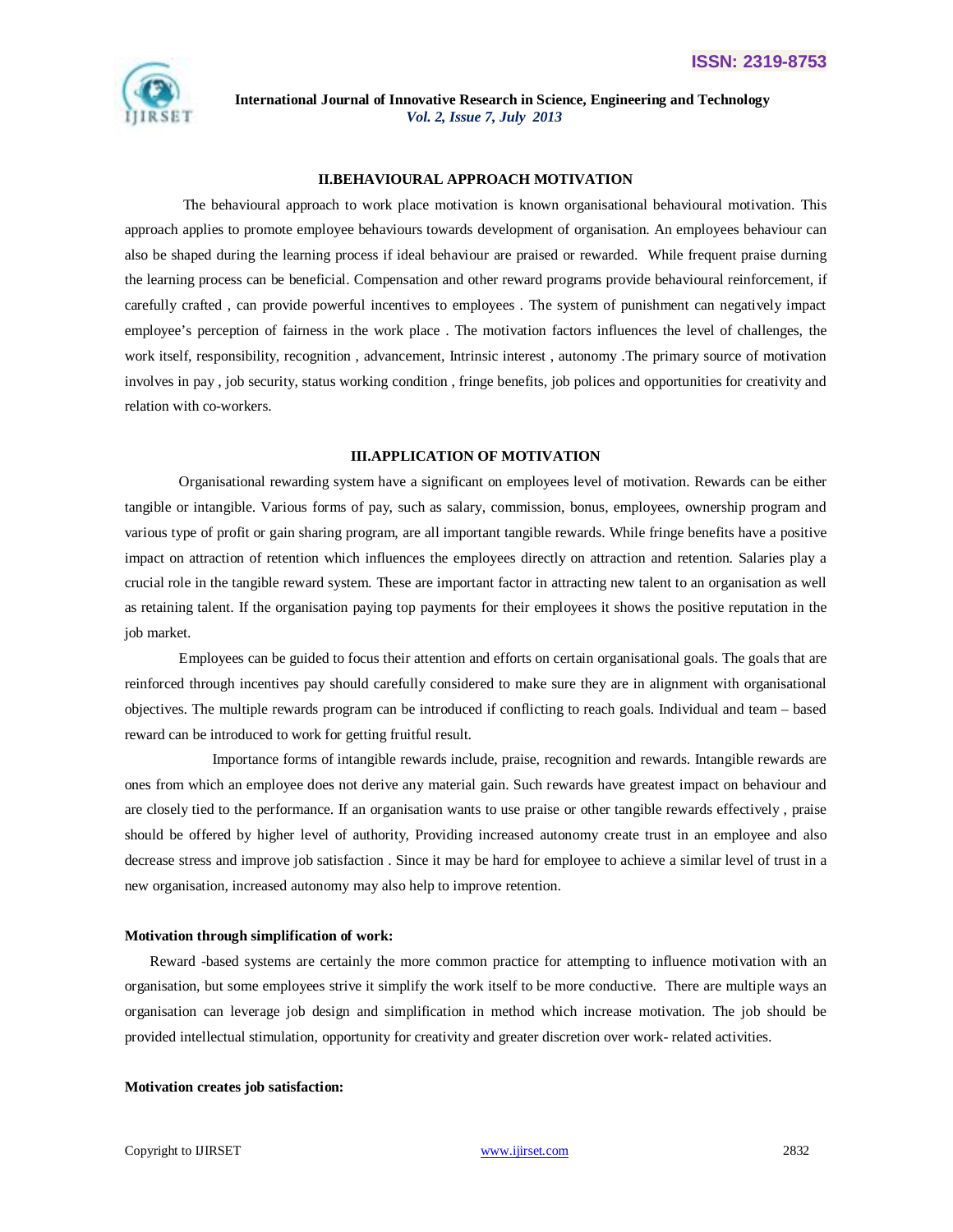

 Motivation plays significant role to improve the job satisfaction, particularly their emotion, behaviours, and attitudes on work. Job satisfaction has theoretical and psychological linked to important job out comes including attitudinal variable, absenteeism, employee turnover and job performance. Job satisfaction is strongly correlated with attitudinal variables such as job involvement, organizational commitment, job tension, frustration, and feelings of anxiety. Job satisfaction also has a weak correlation with employee's absentee behaviours and turn over from an organisation with employees more likely to miss work or find other jobs if they are not satisfied. Most of research study found a positive relation ship exists between job satisfaction and performance., it is linked by the use of rewards at an organisation and strength of employee's attitudes about their job.

## **Motivation through good promotion policy**

Promotion and up gradation are devices used by management to reward employees for better performance and increase their moral. Promotion is similar to transfer involving re-assignment of an employee to a position of higher status, higher responsibilities, more opportunities, increased fringe benefits, greater utilisation of potential and increased decision making.

- a) A chart can be indicated the existing position in various department
- b) Job analysis for each job can be carried out
- c) Inter- departmental disparity in promotion should be eliminated
- d) Employees who are isolated should be provided opportunities for growth depending upon their qualification and experience.
- e) Gaps in organisation hierarchy should be reduced.

#### **Motivation through stable employment**

- a) The objective, condition, and types for transfer should be clearly specified and defined. It should not have any ambiguity.
- b) The basis for transfer must be spelled out and precisely.
- c) The person responsible for doing this job should indicated clearly.
- d) Proper communication and other relevant information should provided for an effective transfer policy.

### **IV.CONCLUSION**

Motivation plays key role in an organisation to change the employee's moral towards organisational goals. Motivation develops enthusiasm among employees and create job satisfaction, and removes frustration and fears on work which reflects better productivity with involvement. Motivation as tonic to the employees for making better career planning and growth which strengthen for retention of employees and lead to develop the organisation health and make business excellence .

# **REFERENCES**

1. Building Better organisations" Brochure published by the society for Industrial organisational psychology .

2. Oliver R ( August 1974 Expectancy Theory prediction of salesmen's performance journal of marketing research 11, 243-253.